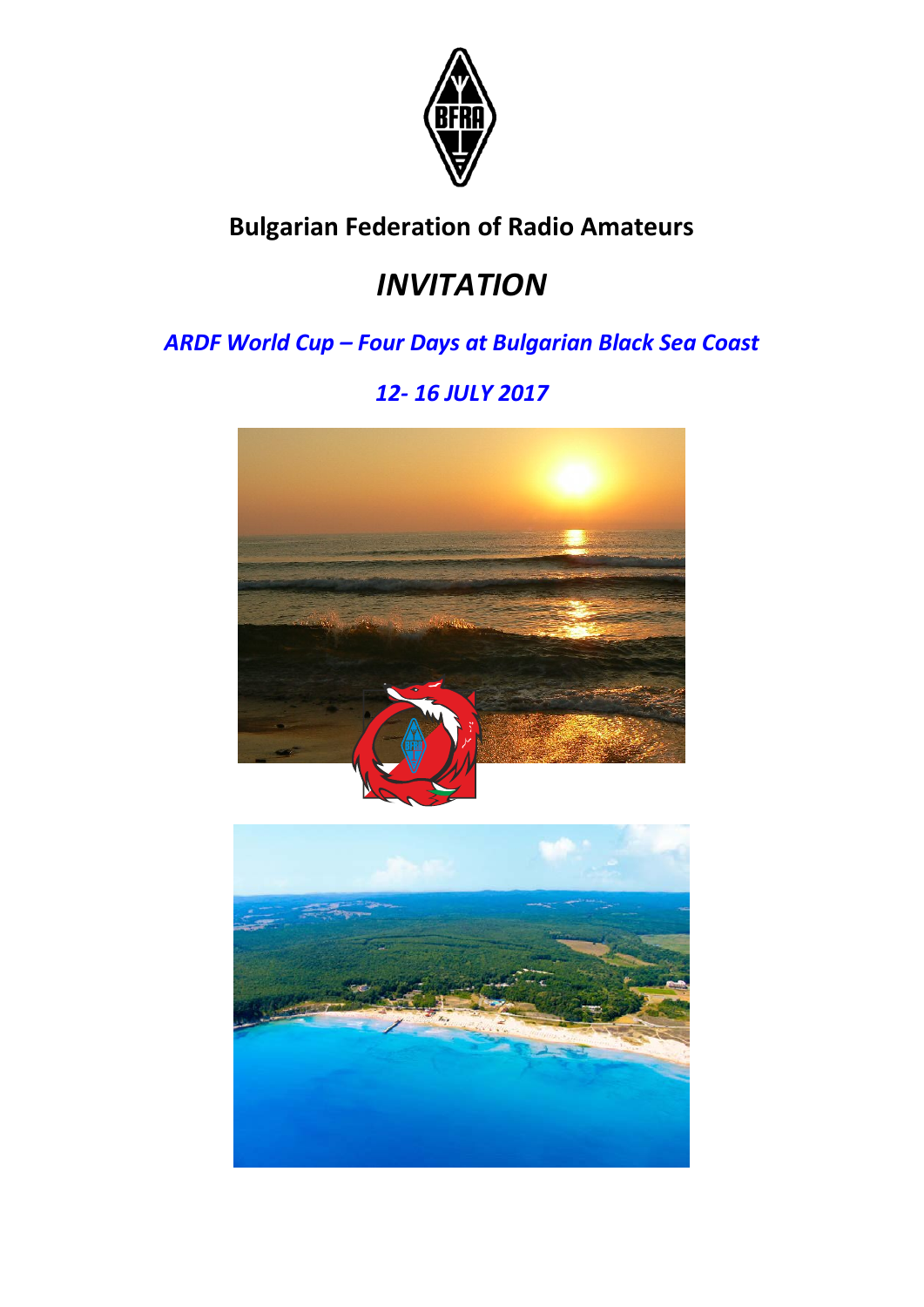#### **Organizer of the event:**

Bulgarian Federation of Radio Amateurs (BFRA)

#### **Venue of the event:**

Primorsko, Black Sea coast



**Primorsko** is a small attractive town located at the Black Sea coast, some 55 kilometers south-east of [Burgas.](http://www.tstravel.net/car-hire-bourgas-airport.html) The "Four Days" event will be held for fifth consecutive year. It will combine the demonstration of ARDF skills with the top of the touristic season in a perfect sea resort. Primorsko with its facilities is well known from the World ARDF Championship 2006, EYAC 2011, EYAC 2014 and from previous four editions of "Four Days". Last year more than 240 competitors from 11 countries took part in this event. Amongst them lot of World and European champions.

The competition will be *'Individual classification only'* event with **unlimited number of participants in all categories (youth and adults).** 

#### **Categories:**

M14, M16, M19, M21, M40, M50, M60, M70, W14, W16, W19, W21, W35, W50, W60

#### **Accommodation:**

#### **Primorsko club, Holliday villas, Hotel Biser**

#### http://primorskoclub.bg/

There are several options for accommodation according to the table bellow. The most important is to have in mind that mid-July is the peak of the touristic season. Therefore all the applications have to reach the organizers not later that 30 April 2017. As alternative every participant/guest is free to organize himself his accommodation.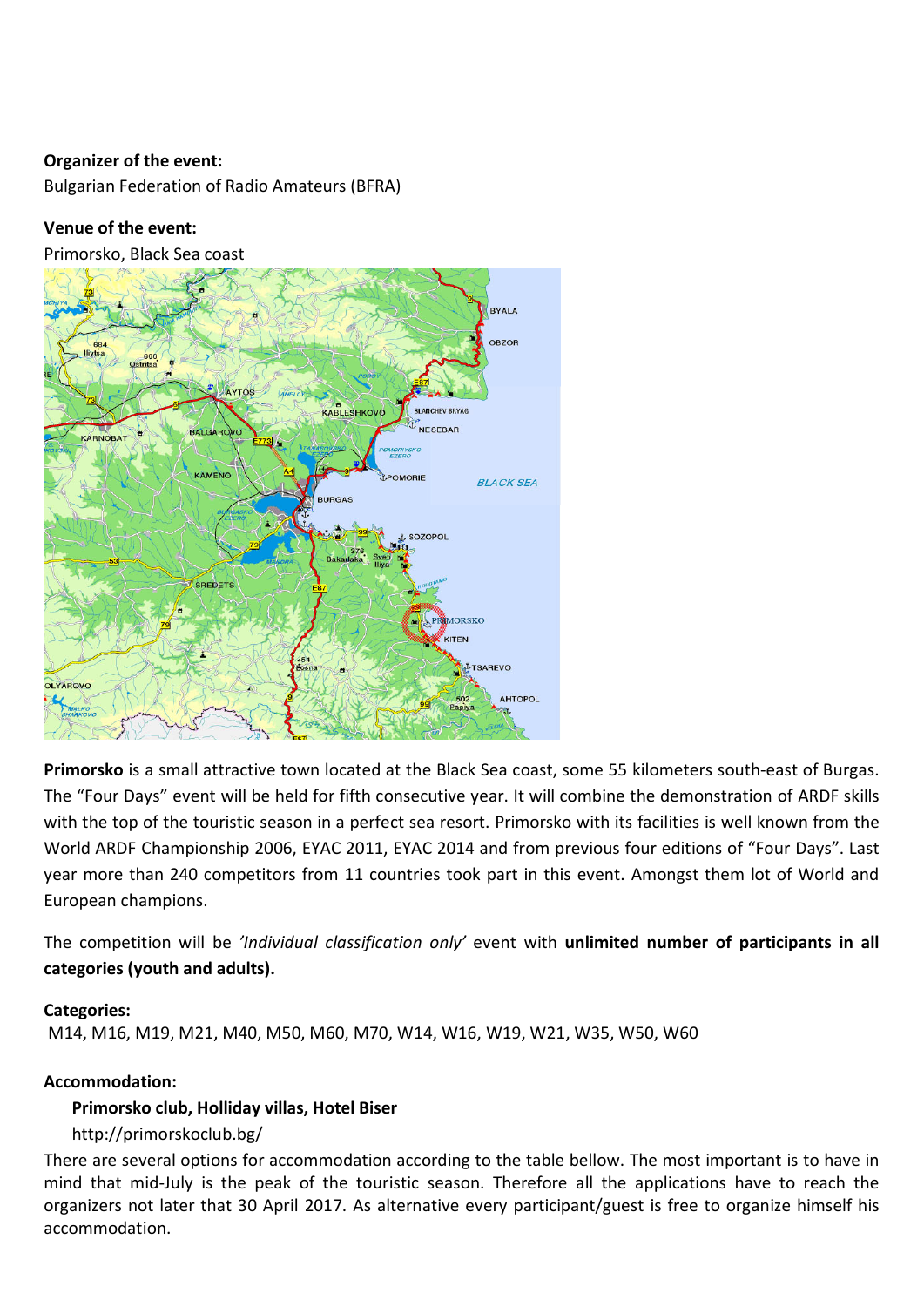# **Transfers:**

There are lots of flights from European cities to Burgas (BOJ), including low-cost flights. BFRA will arrange transfers from Burgas International Airport and back upon request.

For information of the participants/visitors, since July 2013 fully highway Sofia - Burgas is into operation. The journey by car from Sofia to Burgas takes about 3-4 hours and about 40-50 minutes from Burgas to Primorsko.

### **Preliminary schedule:**

### *July 12 (Wednesday)*

- Arrival after 14:00
- Training after 18:00

# *July 13 (Thursday)*

- Free time/beach till 16:30
- 17:00 Start SPRINT competition (3.5 MHz)

# *July 14 (Friday)*

- 09:00 Start 144 MHz CLASSIC competition
- 20:00 Awarding ceremony for SPRINT and 144 MHz CALSSIC competitions

# *July 15 (Saturday)*

- 09:00 Start FOXORING competition (3.5 MHz)
- 20:00 Awarding ceremony for FOXORING competition
- 21:00 Hamfest (Banquet, Party)

# *July 16 (Sunday)*

- 09:00 Start 3.5 MHz CLASSIC competition
- 14:30 Awarding ceremony for 3.5 MHz CLASSIC competition
- Departure

#### **Awards:**

Winners of the each day and each category will be awarded certificates and medals. All competitors will be awarded certificates for participation. Every day is considered as a separate competition! Everyone may participate in one, two, three or all four competitions. Therefore, there won't be an overall standing.

#### **Fees:**

Starting fee for competitors 8 EUR per competition (includes map, transportation to the start and from the finish and beverages at the finish).

Transportation for the trainers/guests/visitors to the start and from the finish and beverages at the finish 5 EUR per competition

| <b>Hotel</b>                                          | <b>Type of accommodation</b>           | Price per day for 12.07-16.07.2017 also before and after |                    |
|-------------------------------------------------------|----------------------------------------|----------------------------------------------------------|--------------------|
|                                                       |                                        | event                                                    |                    |
|                                                       |                                        | Single room per day                                      | Bed in double room |
| 1* Hotel Biser                                        | <b>BB</b> (bed and breakfast)          | <b>18 EUR</b>                                            | <b>11 EUR</b>      |
|                                                       | <b>FB</b> (accommodation, three meals) | <b>33 EUR</b>                                            | <b>28 EUR</b>      |
|                                                       |                                        | <b>Price for all Villa</b>                               |                    |
| 2* Villas Holiday                                     | AL (accommodation, three meals,        | <b>75 EUR</b>                                            |                    |
| $(3$ adults, or 2 adults + 2<br>children to 12 years) | drinks (tea, cafe, juices, beer )      |                                                          |                    |
|                                                       | <b>BB</b> (bed and breakfast)          | <b>45 EUR</b>                                            |                    |

#### **Accommodaton:**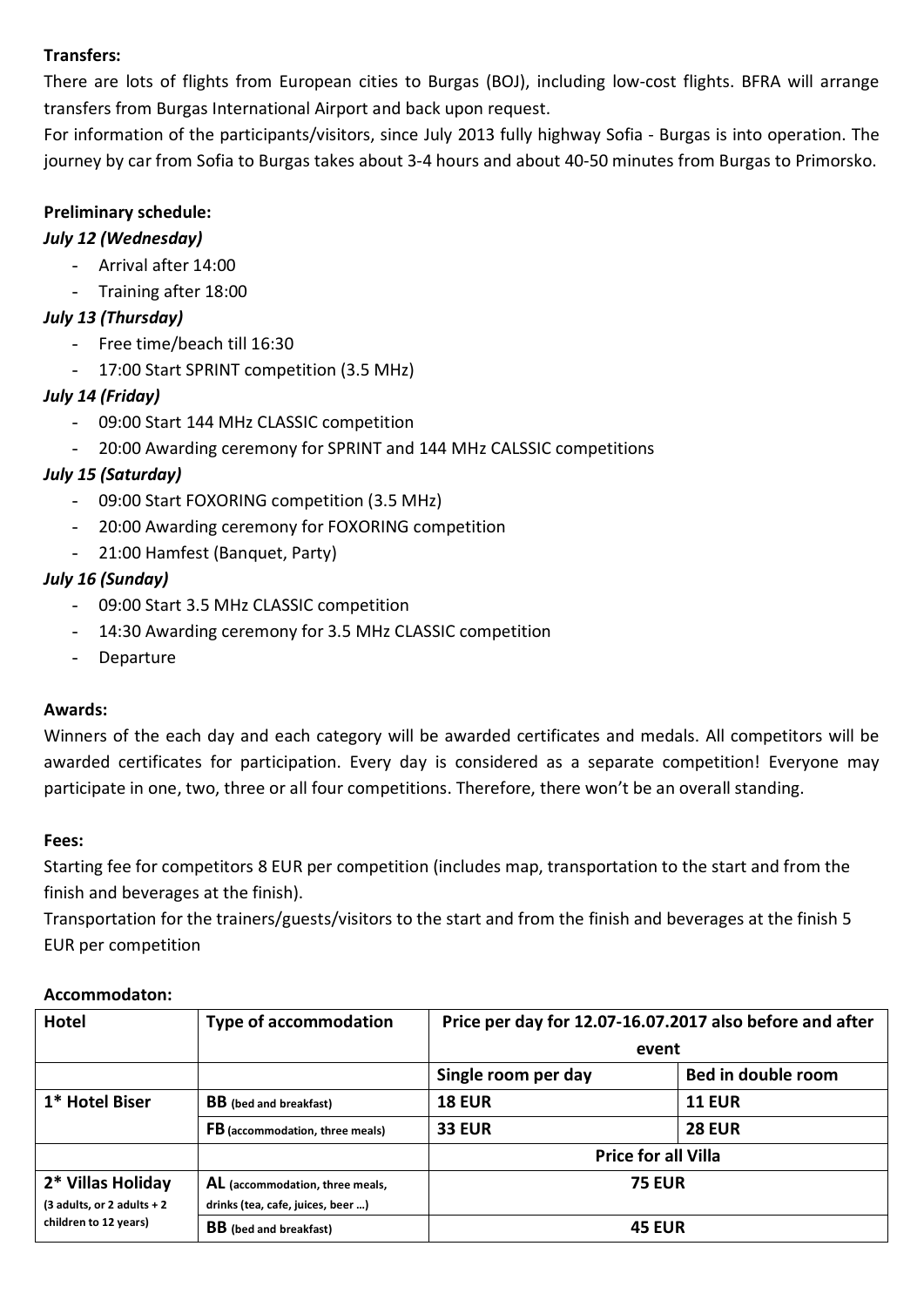**Еxamples for payment:**

- **Competitor in double room (BB) in Hotel Biser form 12.07 to 16.07 (4 days):**
	- o **4 days х 11 EUR + 4 starting fee x 8 EUR = 76 EUR**
- **Competitor in double room (FB) in Hotel Biser form 12.07 to 16.07 (4 days):**
	- o **4 days х 28 EUR + 4 starting fee x 8 EUR = 144 EUR**
- **Competitor in single room (BB) in Hotel Biser form 12.07 to 16.07 (4 days):**
	- o **4 day x 18 EUR + 4 starting fee x 8 EUR = 104 EUR**
- **Competitor in single room (FB) in Hotel Biser form 12.07 to 16.07 (4 days):**
	- o **4 day x 33 EUR + 4 starting fee x 8 EUR = 164 EUR**
- **Three competitors in Villas Holiday (AL) form 12.07 to 16.07 (4 days)**
	- o **4 day x 75 EUR + 4 starting fee x 8 EUR х 3 competitor = 396 EUR for villa (three competitors, 132 EUR per one)**
- **Three competitors in Villas Holiday (BB) form 12.07 to 16.07 (4 days)**
	- o **4 day x 45 EUR + 4 starting fee x 8 EUR х 3 competitor = 276 EUR for villa (three competitors, 92 EUR per one)**

# **Payment details:**

**1. Bank:** UNITED BULGARIAN BANK

**IBAN:** BG81UBBS80021413582613

**BIC**: UBBSBGSF

**Beneficent:** BULGARIAN FEDERATION OF RADIO AMATEURS

**2. PayPal account: hq@bfra.org**

# **Terrain description:**

Deciduous forest with good runnability. In some places there may be open meadows with tall grass. At this time of the year usually the rivers are dry or running with less volume. Temperatures during the day vary between 24-28 degrees. **Mostly new terrains will be used for the competition this year.**

# **Technical information:**

- 144 MHz CLASSIC: RF output power: 1 W Antenna: Crossed dipole, 2m AGL
- 3.5 MHz CLASSIC: RF output power: 3 W Antenna: Vertical wire 6 m.
- 3.5 MHz SPRINT: RF output power: 1 W Antenna: Vertical wire 6 m.
- 3.5 MHz FOXORING: RF output power: 10 mW Antenna: Vertical wire 50 cm.

During the competition SPORTIDENT system will be used. The software will be provided by the leader in that field Karl-Heinz Schade - DL7VDB [http://www.ardf-fjww.com](http://www.ardf-fjww.com/) .